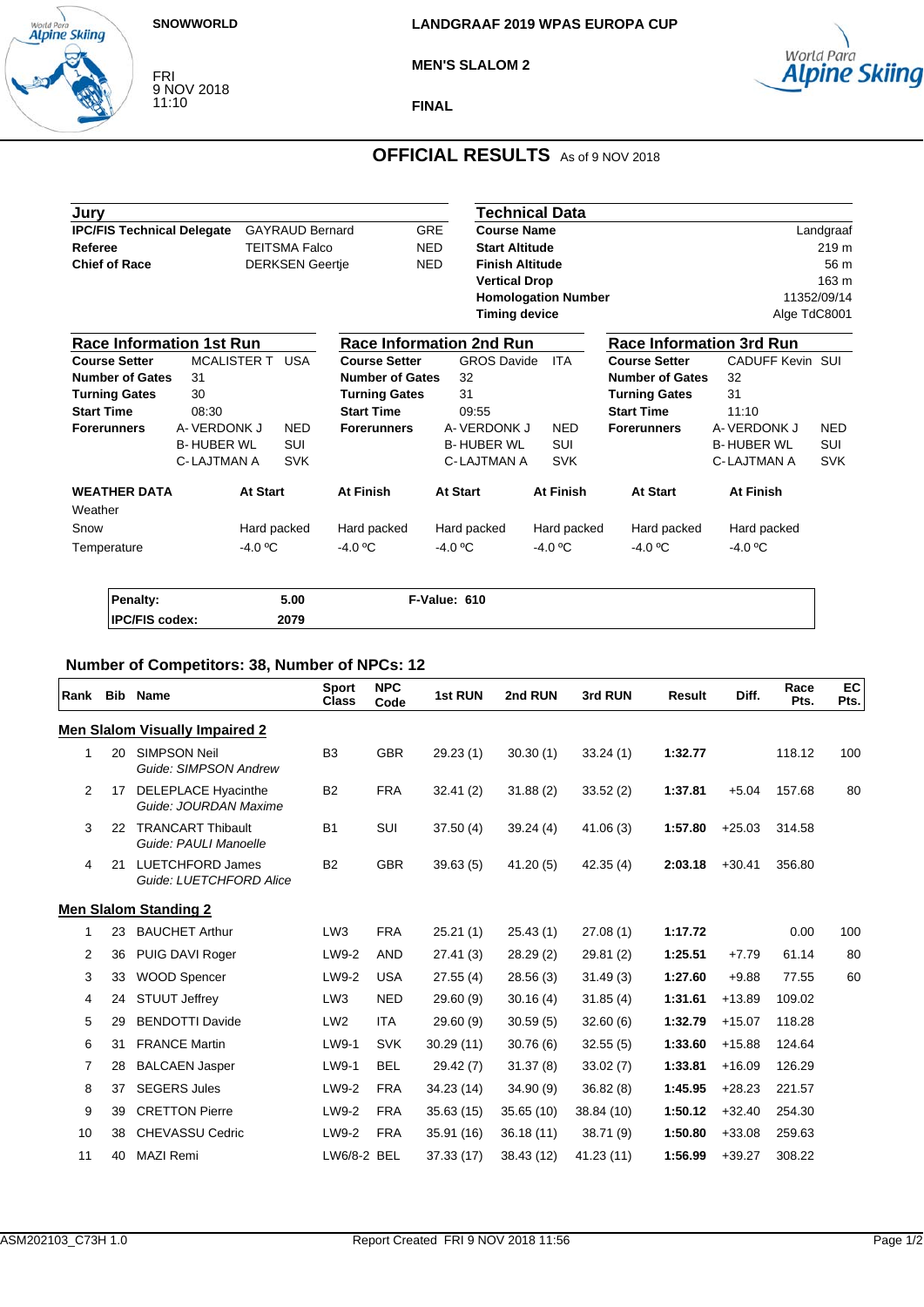### **SNOWWORLD**

FRI 9 NOV 2018 11:10

World Para<br>**Alpine Skiing** 







**FINAL**

# **OFFICIAL RESULTS** As of 9 NOV 2018

|                        |                     | Rank Bib Name               | <b>Sport</b><br><b>Class</b> | <b>NPC</b><br>Code | 1st RUN      | 2nd RUN             | 3rd RUN   | Result  | Diff.      | Race<br>Pts. | EC<br>Pts. |
|------------------------|---------------------|-----------------------------|------------------------------|--------------------|--------------|---------------------|-----------|---------|------------|--------------|------------|
|                        |                     | <b>Men Slalom Sitting 2</b> |                              |                    |              |                     |           |         |            |              |            |
| $\mathbf{1}$           |                     | 41 KAMPSCHREUR Jeroen       | LW12-2 NED                   |                    | 26.87(1)     | 28.22(1)            | 30.11(1)  | 1:25.20 |            | 58.71        | 100        |
| 2                      | 43                  | de SILVESTRO Rene           | LW12-1 ITA                   |                    | 27.28(2)     | 29.11(2)            | 30.87(3)  | 1:27.26 | $+2.06$    | 74.88        | 80         |
| 3                      | 42                  | de LANGEN Niels             | LW12-2 NED                   |                    | 28.39(3)     | 30.22(3)            | 30.53(2)  | 1:29.14 | $+3.94$    | 89.63        | 60         |
| 4                      | 48                  | <b>BRAZ-DAGAND Lou</b>      | LW10-2 FRA                   |                    | 31.54(5)     | 31.76(5)            | 33.06(4)  | 1:36.36 | $+11.16$   | 146.30       | 50         |
| 5                      | 47                  | <b>BAMBOUSEK Pavel</b>      | LW12-1 CZE                   |                    | 32.16(6)     | 32.92(7)            | 35.23(5)  | 1:40.31 | $+15.11$   | 177.30       |            |
| 6                      | 52                  | <b>GMUER Stephan</b>        | <b>LW11</b>                  | SUI                | 35.04(9)     | 33.97(8)            | 36.25(6)  | 1:45.26 | $+20.06$   | 216.15       |            |
| 7                      | 50                  | SPEKSNIJDER Thijn           | LW12-1                       | <b>NED</b>         | 35.34 (10)   | 36.24 (10)          | 38.58 (7) | 1:50.16 | $+24.96$   | 254.61       |            |
| 8                      | 49                  | <b>MICHIELETTO Manuel</b>   | LW11                         | <b>ITA</b>         | 36.39(11)    | 35.26(9)            | 46.68 (8) | 1:58.33 | $+33.13$   | 318.74       |            |
|                        | 1st Run             |                             |                              |                    |              | 2nd Run             |           |         |            |              |            |
|                        |                     | Did not finish              |                              |                    | (3)          | Did not finish      |           |         |            |              | (4)        |
|                        |                     | 18 JENSEN Patrick           | <b>B2</b>                    | <b>AUS</b>         |              | 26 PFYL Thomas      |           | LW9-2   | SUI        |              |            |
|                        |                     | 25 MISAWA Hiraku            | LW <sub>2</sub>              | <b>JPN</b>         |              | 27 BROISIN Jordan   |           | LW4     | <b>FRA</b> |              |            |
|                        |                     | 51 DRAHOS Petr              | LW12-1                       | <b>CZE</b>         |              | 30 CUCHE Robin      |           | LW9-2   | SUI        |              |            |
|                        | <b>Disqualified</b> |                             |                              |                    | (2)          | 44 MEIJER Floris    |           | LW10-2  | <b>NED</b> |              |            |
|                        |                     | 15 KRAKO Jakub              | <b>B2</b>                    | <b>SVK</b>         | Gate: 24     | <b>Disqualified</b> |           |         |            |              | (1)        |
|                        |                     | 16 CIVADE Thomas            | B <sub>3</sub>               | FRA                |              | 35 CREY Tom         |           | LW9-2   | <b>FRA</b> |              |            |
|                        | 3rd Run             |                             |                              |                    |              |                     |           |         |            |              |            |
|                        |                     | Did not finish              |                              |                    | (4)          |                     |           |         |            |              |            |
|                        |                     | 32 TAKAHASHI Kohei          | LW9-2                        | <b>JPN</b>         |              |                     |           |         |            |              |            |
|                        |                     | 34 BOURDENX Manoel          | LW4                          | <b>FRA</b>         |              |                     |           |         |            |              |            |
|                        |                     | 45 WAEFLER Micha            | LW11                         | SUI                |              |                     |           |         |            |              |            |
|                        |                     | 46 ROSSI Danilo             | LW12-1                       | ITA                |              |                     |           |         |            |              |            |
|                        | <b>Disqualified</b> |                             |                              |                    | (1)          |                     |           |         |            |              |            |
|                        |                     | 19 KEAR Michael             | <b>B2</b>                    |                    | GBR Gate: 26 |                     |           |         |            |              |            |
| <b>Race Statistics</b> |                     |                             |                              |                    |              |                     |           |         |            |              |            |
|                        |                     | <b>Entered members</b>      |                              |                    | 38           |                     |           |         |            |              |            |
|                        |                     | 1st Run                     | 2nd Run<br>3rd Run           |                    |              |                     |           |         |            |              |            |
| Did not qualify        |                     |                             |                              |                    |              |                     |           |         |            |              |            |
| Did not finish         |                     | 3                           | 4                            | 4                  | 11           |                     |           |         |            |              |            |

**Bernard Gayraud # GRE.2079.271 IPC/FIS Technical Delegate**

| Legend:    |                               |            |                              |     |                         |
|------------|-------------------------------|------------|------------------------------|-----|-------------------------|
| Diff.      | Fime behind ranked 1          | <b>FIS</b> | International Ski Federation | ITn | Intermediate position n |
| <b>NPC</b> | National Paralympic Committee |            |                              |     |                         |
|            |                               |            |                              |     |                         |

Not permitted to start

Disqualified 2 1 1 4 **In the ranking** 23

Did not start